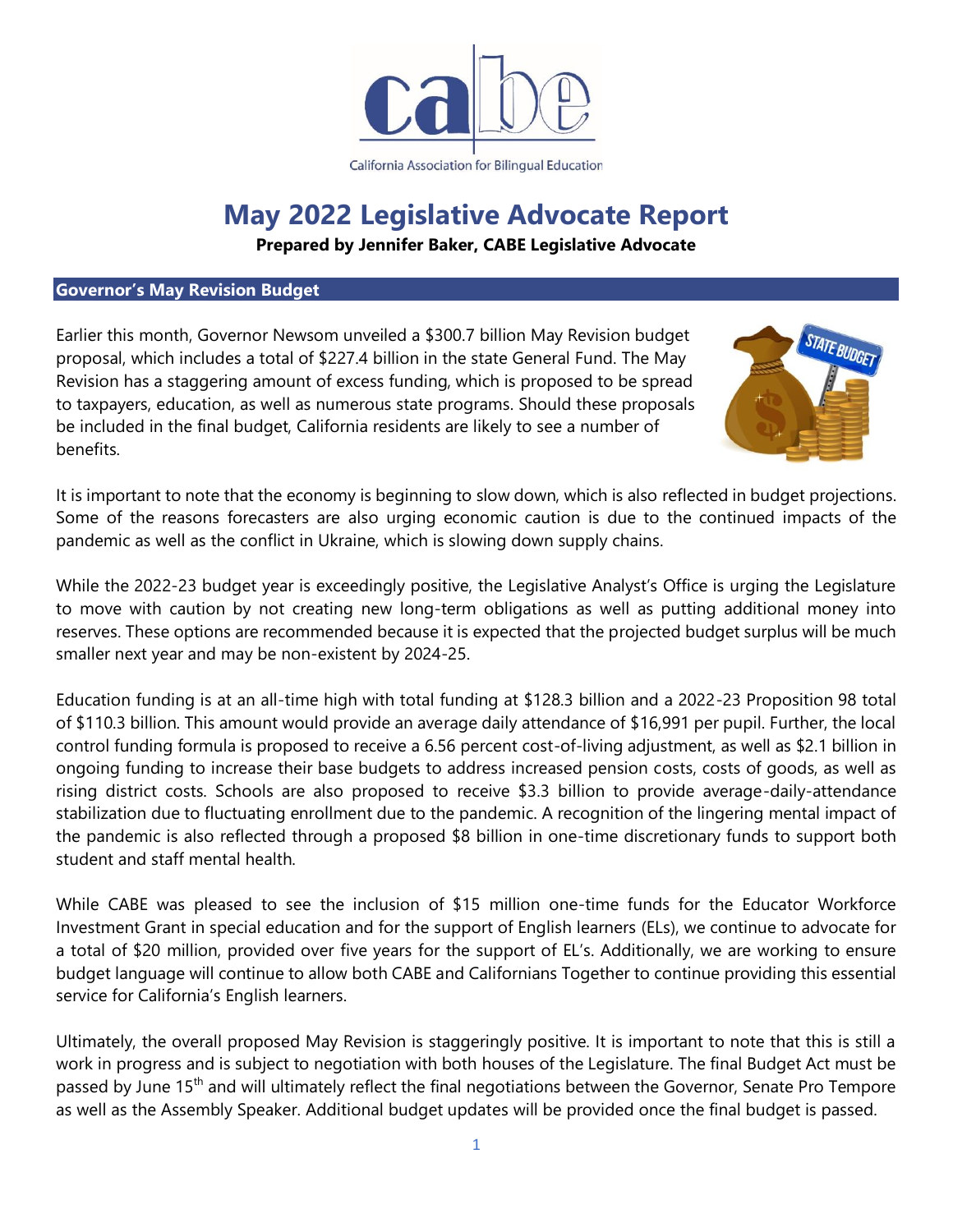# For a broader analysis of the budget, please visit the CABE website at: <https://www.gocabe.org/index.php/communications-2/legislative-updates/>

# **CABE/Californians Together Lobby Day**

Both CABE and Californians Together held a joint Lobby Day on May  $10<sup>th</sup>$  with key leaders from both organizations. This successful day was filled with visits to crucial legislative offices and was focused on advocating both CABE/Californians Together's legislative and budgetary goals. These visits provided an important view into the legislative and budget process and how the Legislature and Administration ultimately consider and integrate English learner issues as well as biliteracy into their overall priorities. We will continue to create additional opportunities to hold Lobby Days in the future to continue to advance our goals.



#### **CABE/Californians Together Sponsored Legislation**

**AB 1701 (Medina)** – Would create a grant program within the CSU to increase full-time faculty of its Colleges of Education bilingual authorization programs, to create more teachers with bilingual authorizations. Unfortunately, this bill was held in the Assembly Appropriations Committee. While the bill itself is no longer moving forward, we continue to try to garner funding for this important program through the budget process.

**AB 1868 (Rivas)** – Would require local education agencies with specified numbers of Long-Term English Learners to delineate goals and strategies for serving the needs of these students within their Local Control and Accountability Plan. The bill passed the Appropriations Committee as well as the Assembly Floor and is on its way to the Senate. The bill will shortly be referred to the Senate Education Committee and will likely be heard in mid-June.

**SB 952 (Limón)** – Would expand the number of schoolwide dual-language immersion programs in California. This measure passed the Senate and is making its way to the Assembly where it will be soon referred to the Assembly Education Committee. Its first hearing in the Assembly will likely also be in mid-June.

# **CABE-Supported Legislation Moves Forward**

The following CABE-supported bills have all passed out of the Assembly and will shortly be heard in the Senate Education Committee:

**AB 1703 (Ramos)** – Would encourage school districts, county offices of education, and charter schools to form California Indian education task forces with California Tribes local to their region, or historically located in their region. The bill would also encourage task force participants to discuss issues of mutual concern and requires these task forces to submit information annually to the CDE.

**AB 1718 (Boerner Horvath)** – Would require the Superintendent of Public Instruction to allocate funding for standards-aligned instructional materials in both visual and performing arts and world languages. This would